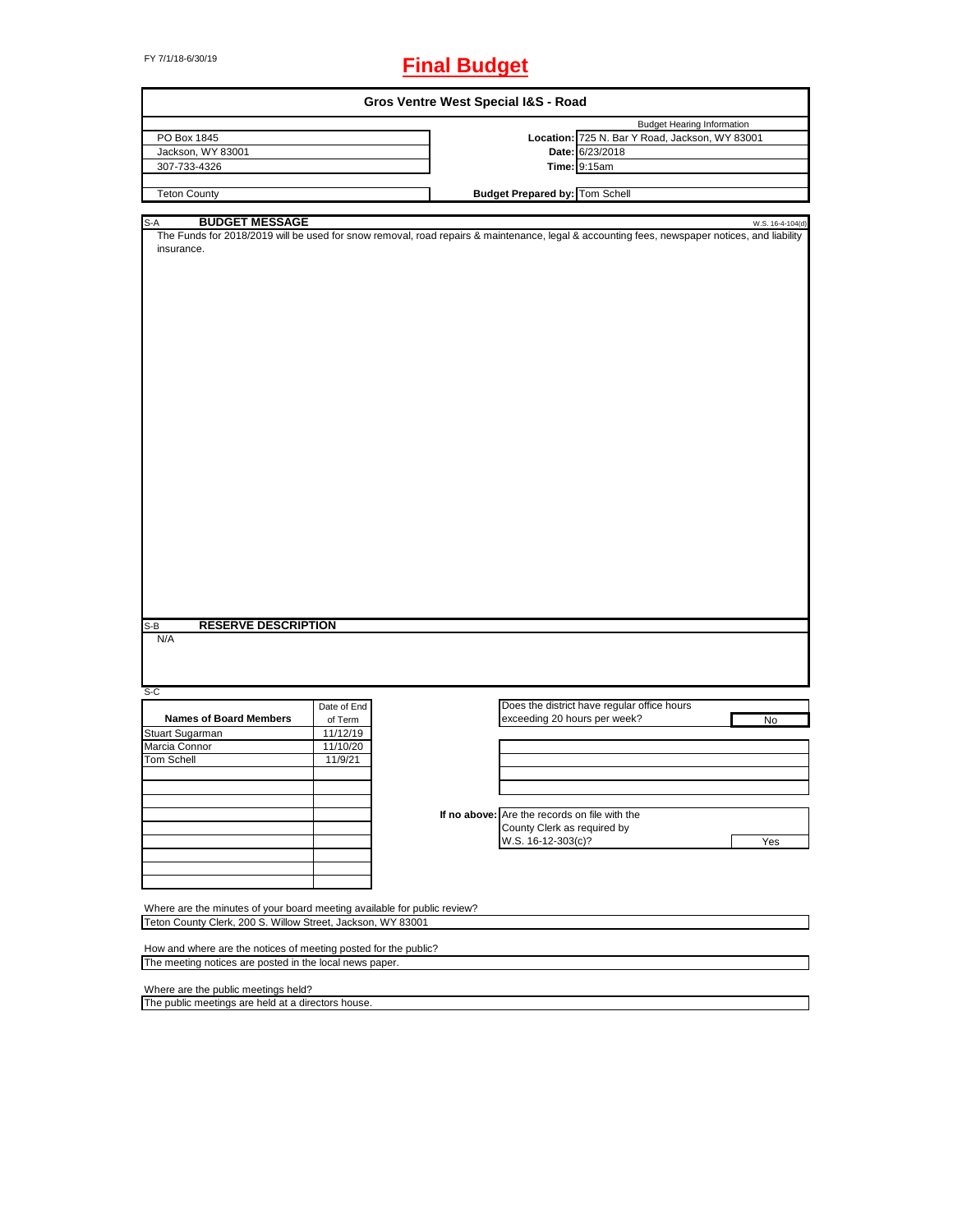## **FINAL BUDGET SUMMARY**

|       | <b>OVERVIEW</b>                                             | 2016-2017<br>Actual | 2017-2018<br>Estimated | 2018-2019<br>Proposed | <b>Final Approval</b> |
|-------|-------------------------------------------------------------|---------------------|------------------------|-----------------------|-----------------------|
|       |                                                             |                     |                        |                       |                       |
| $S-1$ | <b>Total Budgeted Expenditures</b>                          | \$162,883           | \$20,634               | \$38,807              | \$38,807              |
| $S-2$ | <b>Total Principal to Pay on Debt</b>                       | \$0                 | \$0                    | \$0                   | \$0                   |
| $S-3$ | <b>Total Change to Restricted Funds</b>                     | \$0                 | \$0                    | \$0                   | \$0                   |
|       |                                                             |                     |                        |                       |                       |
| $S-4$ | <b>Total General Fund and Forecasted Revenues Available</b> | \$169,978           | \$184,112              | \$199,705             | \$199,705             |
|       |                                                             |                     |                        |                       |                       |
| $S-5$ | <b>Amount requested from County Commissioners</b>           | \$49,029            | \$49,008               | \$34,300              | \$34,300              |
|       |                                                             |                     |                        |                       |                       |
| $S-6$ | <b>Additional Funding Needed:</b>                           |                     |                        | \$0                   | \$0                   |

|                   | <b>REVENUE SUMMARY</b>                       | 2016-2017<br>Actual | 2017-2018<br>Estimated | 2018-2019<br>Proposed | <b>Final Approval</b>               |
|-------------------|----------------------------------------------|---------------------|------------------------|-----------------------|-------------------------------------|
|                   |                                              |                     |                        |                       |                                     |
| $S-7$             | <b>Operating Revenues</b>                    | \$0                 | \$0                    | \$0                   | \$0                                 |
| $S-8$             | Tax levy (From the County Treasurer)         | \$49,029            | \$49,008               | \$34,300              | \$34,300                            |
| $S-9$             | <b>Government Support</b>                    | \$0                 | \$0                    | \$0                   | \$0                                 |
| $S-10$            | Grants                                       | \$0                 | \$0                    | \$0                   | \$0                                 |
| $S-11$            | Other County Support (Not from Co. Treas.)   | \$0                 | \$0                    | \$0                   | \$0                                 |
| $S-12$            | <b>Miscellaneous</b>                         | \$1,502             | \$15,657               | \$1,860               | \$1,860                             |
| $S-13$            | <b>Other Forecasted Revenue</b>              | \$0                 | \$0                    | \$0                   | \$0                                 |
|                   |                                              |                     |                        |                       |                                     |
| $S-14$            | <b>Total Revenue</b>                         | \$50,531            | \$64,665               | \$36,160              | \$36,160                            |
| FY 7/1/18-6/30/19 |                                              |                     |                        |                       | Gros Ventre West Special I&S - Road |
|                   | <b>EXPENDITURE SUMMARY</b>                   | 2016-2017           | 2017-2018              | 2018-2019             | <b>Final Approval</b>               |
|                   |                                              | Actual              | Estimated              | Proposed              |                                     |
|                   |                                              |                     |                        |                       |                                     |
| $S-15$            | <b>Capital Outlay</b>                        | \$0                 | \$0                    | \$0                   | \$0                                 |
| $S-16$            | <b>Interest and Fees On Debt</b>             | \$0                 | \$0                    | \$0                   | \$0                                 |
| $S-17$            | <b>Administration</b>                        | \$4,525             | \$4,470                | \$4,607               | \$4,607                             |
| $S-18$            | <b>Operations</b>                            | \$157,658           | \$15,464               | \$33,500              | \$33,500                            |
| $S-19$            | <b>Indirect Costs</b>                        | \$700               | \$700                  | \$700                 | \$700                               |
| $S-20$            | <b>Total Expenditures</b>                    | \$162,883           | \$20,634               | \$38,807              | \$38,807                            |
|                   |                                              |                     |                        |                       |                                     |
|                   | <b>DEBT SUMMARY</b>                          | 2016-2017           | 2017-2018              | 2018-2019             | <b>Final Approval</b>               |
|                   |                                              | Actual              | Estimated              | Proposed              |                                     |
|                   |                                              |                     |                        |                       |                                     |
| $S-21$            | <b>Principal Paid on Debt</b>                | \$0                 | \$0                    | \$0                   | \$0                                 |
|                   |                                              | 2016-2017           | 2017-2018              | 2018-2019             |                                     |
|                   | <b>CASH AND INVESTMENTS</b>                  | Actual              | Estimated              | Proposed              | <b>Final Approval</b>               |
|                   |                                              |                     |                        |                       |                                     |
| $S-22$            | <b>TOTAL GENERAL FUNDS</b>                   | \$119,447           | \$119,447              | \$163,545             | \$163,545                           |
|                   | <b>Summary of Reserve Funds</b>              |                     |                        |                       |                                     |
| $S-23$            | <b>Beginning Balance in Reserve Accounts</b> |                     |                        |                       |                                     |
| $S-24$            | a. Depreciation Reserve                      | \$0                 | \$0                    | \$0                   | \$0                                 |
| $S-25$            | b. Other Reserve                             | \$0                 | \$0                    | \$0                   | \$0                                 |
| $S-26$            | c. Emergency Reserve (Cash)                  | \$0                 | \$0                    | \$0                   | \$0                                 |
|                   | Total Reserves (a+b+c)                       | \$0                 | \$0                    | \$0                   | \$0                                 |
| $S-27$            | Amount to be added                           |                     |                        |                       |                                     |
| $S-28$            | a. Depreciation Reserve                      | \$0                 | \$0                    | \$0                   | \$0                                 |
| $S-29$            | b. Other Reserve                             | \$0                 | \$0                    | \$0                   | $\overline{50}$                     |
| $S-30$            | c. Emergency Reserve (Cash)                  | \$0                 | \$0                    | \$0                   | \$0                                 |
|                   | Total to be added (a+b+c)                    | \$0                 | \$0                    | \$0                   | \$0                                 |
|                   |                                              |                     |                        |                       |                                     |
| $S-31$            | <b>Subtotal</b>                              | \$0                 | \$0                    | \$0                   | \$0                                 |
| $S-32$            | Less Total to be spent                       | \$0                 | \$0                    | \$0                   | \$0                                 |
| $S-33$            | TOTAL RESERVES AT END OF FISCAL YEAR         | \$0                 | \$0                    | $\overline{50}$       | $\overline{50}$                     |
|                   |                                              |                     |                        |                       |                                     |

*Budget Officer / District Official (if not same as "Submitted by")*

Date adopted by Special District

Jackson, WY 83001 **DISTRICT ADDRESS:** PO Box 1845 **PREPARED BY:** Tom Schell

**DISTRICT PHONE:** 307-733-4326

1/29/18 *Form approved by Wyoming Department of Audit, Public Funds Division Prepared in compliance with the Uniform Municipal Fiscal Procedures Act (W.S. 16-4-101 through 124) as it applies.*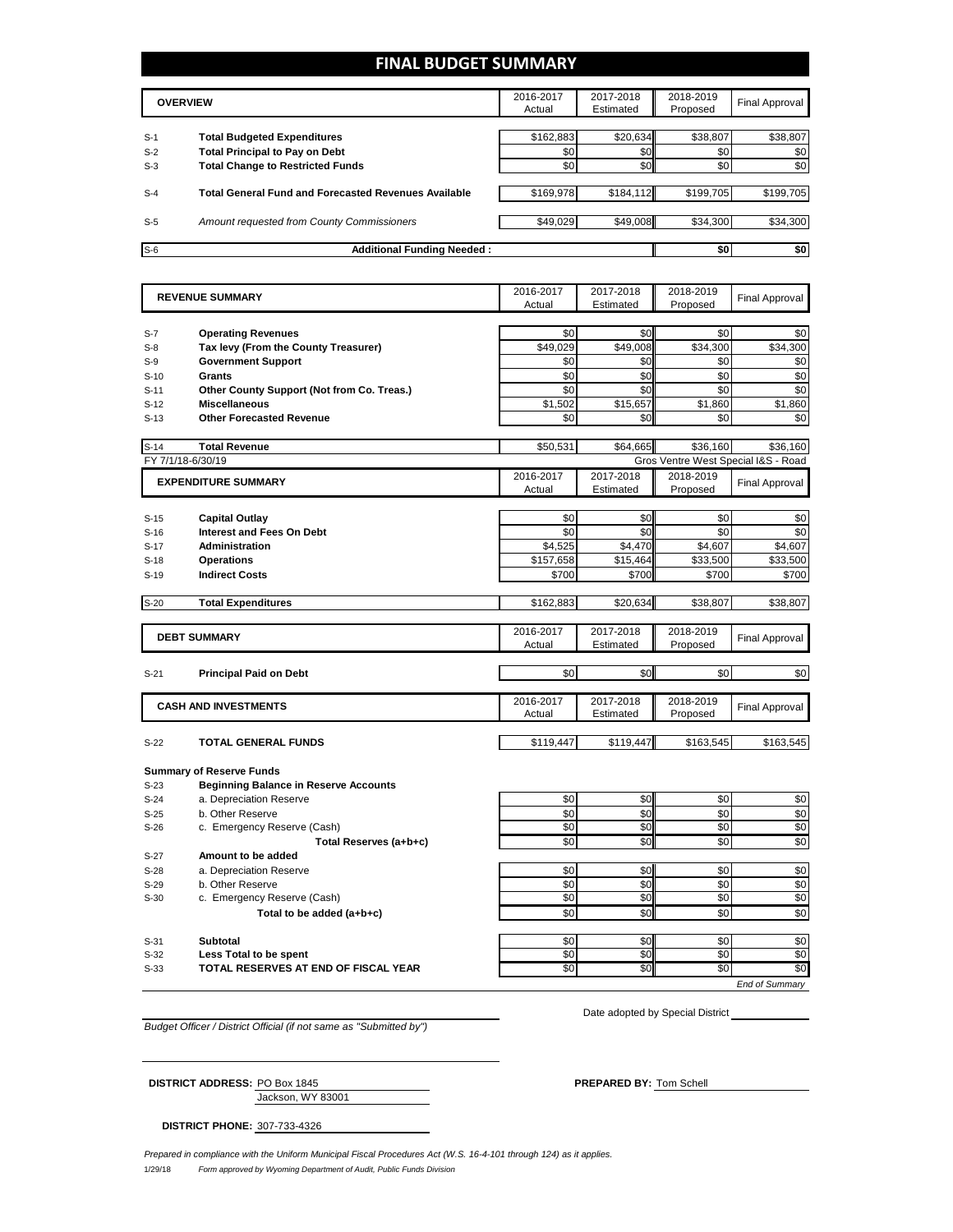## **Final Budget**

Gros Ventre West Special I&S - Road

**NAME OF DISTRICT/BOARD**

**FYE** 6/30/2019

|                    | <b>PROPERTY TAXES AND ASSESSMENTS</b>                                                  |                     |                        |                       |                       |
|--------------------|----------------------------------------------------------------------------------------|---------------------|------------------------|-----------------------|-----------------------|
|                    |                                                                                        | 2016-2017<br>Actual | 2017-2018<br>Estimated | 2018-2019<br>Proposed | <b>Final Approval</b> |
| $R-1$<br>$R - 1.1$ | <b>Property Taxes and Assessments Received</b><br>Tax Levy (From the County Treasurer) | \$49,029            | \$49,008               | \$34,300              | \$34,300              |
| $R-1.2$            | <b>Other County Support</b>                                                            |                     |                        |                       |                       |
|                    |                                                                                        |                     |                        |                       |                       |
|                    | <b>FORECASTED REVENUE</b>                                                              |                     |                        |                       |                       |
|                    |                                                                                        | 2016-2017           | 2017-2018              | 2018-2019             |                       |
|                    |                                                                                        | Actual              | Estimated              | Proposed              | <b>Final Approval</b> |
| $R-2$              | <b>Revenues from Other Governments</b>                                                 |                     |                        |                       |                       |
| $R - 2.1$          | State Aid                                                                              |                     |                        |                       |                       |
| $R-2.2$            | Additional County Aid (non-treasurer)                                                  |                     |                        |                       |                       |
| $R-2.3$            | City (or Town) Aid                                                                     |                     |                        |                       |                       |
| $R - 2.4$          | Other (Specify)                                                                        |                     |                        |                       |                       |
| $R - 2.5$          | <b>Total Government Support</b>                                                        | $\overline{50}$     | \$0                    | $\overline{50}$       | \$0                   |
| $R-3$              | <b>Operating Revenues</b>                                                              |                     |                        |                       |                       |
| $R - 3.1$          | <b>Customer Charges</b>                                                                |                     |                        |                       |                       |
| $R - 3.2$          | Sales of Goods or Services                                                             |                     |                        |                       |                       |
| $R - 3.3$          | <b>Other Assessments</b>                                                               |                     |                        |                       |                       |
| $R - 3.4$          | <b>Total Operating Revenues</b>                                                        | \$0                 | \$0                    | \$0                   | \$0                   |
| $R-4$              | Grants                                                                                 |                     |                        |                       |                       |
| $R - 4.1$          | <b>Direct Federal Grants</b>                                                           |                     |                        |                       |                       |
| $R - 4.2$          | <b>Federal Grants thru State Agencies</b>                                              |                     |                        |                       |                       |
| $R - 4.3$          | <b>Grants from State Agencies</b>                                                      |                     |                        |                       |                       |
| $R - 4.4$          | <b>Total Grants</b>                                                                    | $\overline{50}$     | \$0                    | \$0                   | $\overline{50}$       |
| $R-5$              | <b>Miscellaneous Revenue</b>                                                           |                     |                        |                       |                       |
| $R-5.1$            | Interest                                                                               | \$212               | \$530                  | \$550                 | \$550                 |
| $R-5.2$            | Other: Specify<br>Late Fees                                                            | \$1,290             | \$1.523                | \$1,310               | \$1,310               |
| $R - 5.3$          | Other: See Additional                                                                  |                     | \$13,604               |                       |                       |
| $R - 5.4$          | <b>Total Miscellaneous</b>                                                             | \$1,502             | \$15,657               | \$1,860               | \$1,860               |
| $R - 5.5$          | <b>Total Forecasted Revenue</b>                                                        | \$1,502             | \$15,657               | \$1,860               | \$1,860               |
| $R-6$              | <b>Other Forecasted Revenue</b>                                                        |                     |                        |                       |                       |
| $R-6.1$            | a. Other past due-as estimated by Co. Treas.                                           |                     |                        |                       |                       |
| $R-6.2$            | b. Other forecasted revenue (specify):                                                 |                     |                        |                       |                       |
| $R-6.3$            |                                                                                        |                     |                        |                       |                       |
| $R - 6.4$          |                                                                                        |                     |                        |                       |                       |
| $R-6.5$            |                                                                                        |                     |                        |                       |                       |
| $R-6.6$            | Total Other Forecasted Revenue (a+b)                                                   | \$0                 | \$0                    | \$0                   | \$0                   |
|                    |                                                                                        |                     |                        |                       |                       |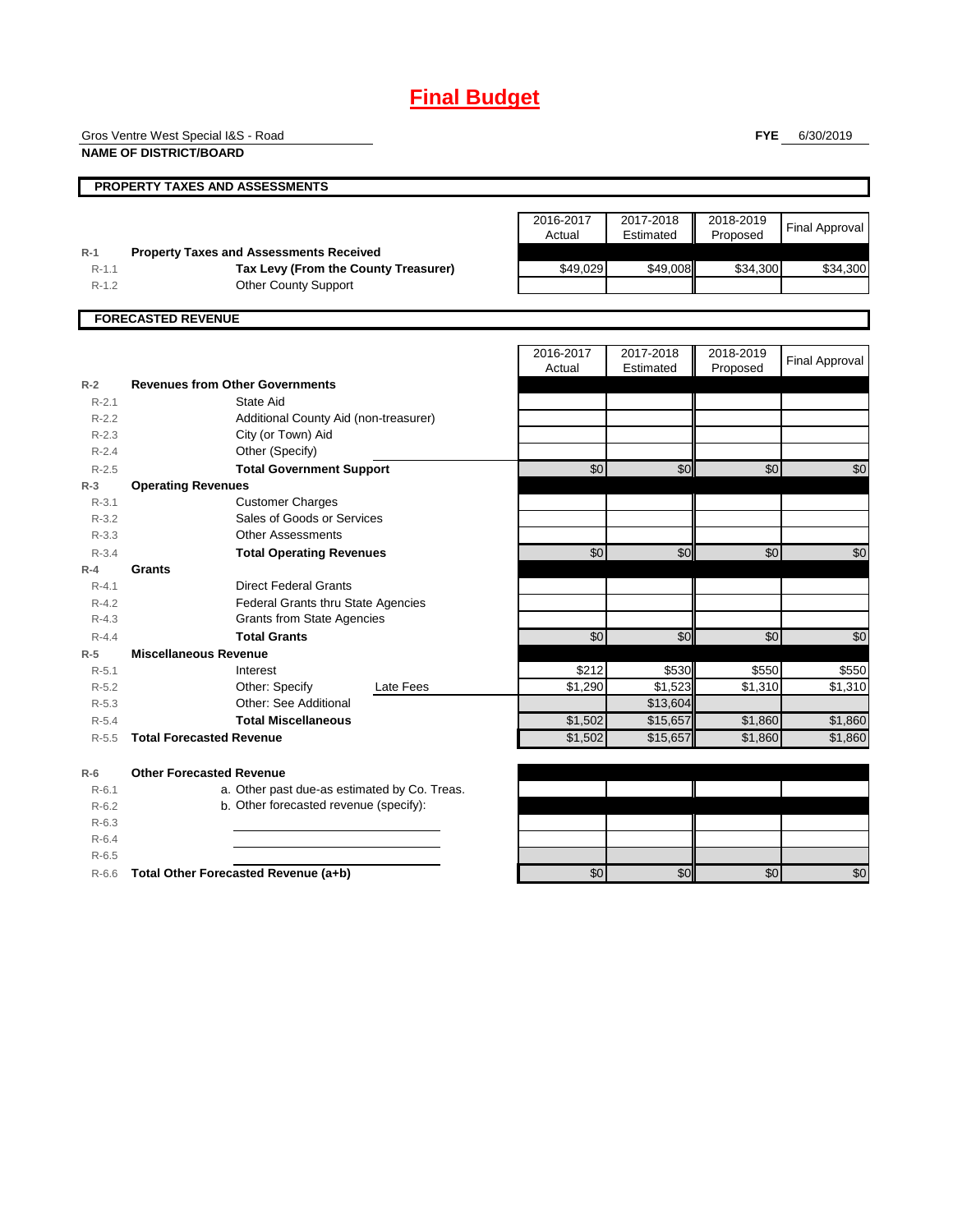## **CAPITAL OUTLAY BUDGET**

| E-1       | <b>Capital Outlay</b> |                         |
|-----------|-----------------------|-------------------------|
| $E - 1.1$ |                       | <b>Real Property</b>    |
| $F-12$    |                       | Vehicles                |
| $F-1.3$   |                       | <b>Office Equipment</b> |
| $F-14$    |                       | Other (Specify)         |
| $F-1.5$   |                       |                         |
| $F-16$    |                       |                         |
| $F-17$    |                       |                         |
| $E-1.8$   | TOTAL CAPITAL OUTLAY  |                         |

|           |                             |                      | 2016-2017 | 2017-2018 | 2018-2019 | <b>Final Approval</b> |
|-----------|-----------------------------|----------------------|-----------|-----------|-----------|-----------------------|
|           |                             |                      | Actual    | Estimated | Proposed  |                       |
|           | <b>Capital Outlay</b>       |                      |           |           |           |                       |
| $E-1.1$   |                             | <b>Real Property</b> |           |           |           |                       |
| $E-1.2$   |                             | Vehicles             |           |           |           |                       |
| $E-1.3$   |                             | Office Equipment     |           |           |           |                       |
| $E - 1.4$ |                             | Other (Specify)      |           |           |           |                       |
| $E-1.5$   |                             |                      |           |           |           |                       |
| $E-1.6$   |                             |                      |           |           |           |                       |
| $E - 1.7$ |                             |                      |           |           |           |                       |
| $E-1.8$   | <b>TOTAL CAPITAL OUTLAY</b> |                      | \$0       | \$0       | \$0       | \$0                   |

#### **ADMINISTRATION BUDGET**

| $E-2$     | <b>Personnel Services</b>            |                                 |
|-----------|--------------------------------------|---------------------------------|
| $E - 2.1$ |                                      | Administrator                   |
| $E - 2.2$ |                                      | Secretary                       |
| $E - 2.3$ |                                      | Clerical                        |
| $E - 2.4$ |                                      | Other (Specify)                 |
| $E - 2.5$ |                                      |                                 |
| $E - 2.6$ |                                      |                                 |
| $E - 2.7$ |                                      |                                 |
| $E-3$     | <b>Board Expenses</b>                |                                 |
| $E - 3.1$ |                                      | Travel                          |
| $E - 3.2$ |                                      | Mileage                         |
| $E - 3.3$ |                                      | Other (Specify)                 |
| $E - 3.4$ |                                      |                                 |
| $E - 3.5$ |                                      |                                 |
| $E - 3.6$ |                                      |                                 |
| $E-4$     | <b>Contractual Services</b>          |                                 |
| $E - 4.1$ |                                      | Legal                           |
| $E - 4.2$ |                                      | Accounting/Auditing             |
| $E - 4.3$ |                                      | Other (Specify)                 |
| $E - 4.4$ |                                      |                                 |
| $E - 4.5$ |                                      |                                 |
| $E - 4.6$ |                                      |                                 |
| $E-5$     | <b>Other Administrative Expenses</b> |                                 |
| $E - 5.1$ |                                      | <b>Office Supplies</b>          |
| $E - 5.2$ |                                      | Office equipment, rent & repair |
| $E - 5.3$ |                                      | Education                       |
| $E - 5.4$ |                                      | Registrations                   |
| $E - 5.5$ |                                      | Other (Specify)                 |
| $E - 5.6$ |                                      |                                 |
| $E - 5.7$ |                                      |                                 |
| $E - 5.8$ |                                      |                                 |
| $E-6$     | <b>TOTAL ADMINISTRATION</b>          |                                 |

|           |                                      | 2016-2017<br>Actual | 2017-2018<br>Estimated | 2018-2019<br>Proposed | Final Approval |
|-----------|--------------------------------------|---------------------|------------------------|-----------------------|----------------|
| $E-2$     | <b>Personnel Services</b>            |                     |                        |                       |                |
| $E - 2.1$ | Administrator                        |                     |                        |                       |                |
| $E - 2.2$ | Secretary                            |                     |                        |                       |                |
| $E - 2.3$ | Clerical                             |                     |                        |                       |                |
| $E - 2.4$ | Other (Specify)                      |                     |                        |                       |                |
| $E - 2.5$ |                                      |                     |                        |                       |                |
| $E - 2.6$ |                                      |                     |                        |                       |                |
| $E - 2.7$ |                                      |                     |                        |                       |                |
| $E-3$     | <b>Board Expenses</b>                |                     |                        |                       |                |
| $E - 3.1$ | Travel                               |                     |                        |                       |                |
| $E - 3.2$ | Mileage                              |                     |                        |                       |                |
| $E - 3.3$ | Other (Specify)                      |                     |                        |                       |                |
| $E - 3.4$ |                                      |                     |                        |                       |                |
| $E - 3.5$ |                                      |                     |                        |                       |                |
| $E - 3.6$ |                                      |                     |                        |                       |                |
| $E-4$     | <b>Contractual Services</b>          |                     |                        |                       |                |
| $E - 4.1$ | Legal                                |                     |                        |                       |                |
| $E - 4.2$ | Accounting/Auditing                  | \$4,418             | \$4,289                | \$4,500               | \$4,500        |
| $E - 4.3$ | Other (Specify)                      |                     |                        |                       |                |
| $E-4.4$   |                                      |                     |                        |                       |                |
| $E - 4.5$ |                                      |                     |                        |                       |                |
| $E - 4.6$ |                                      |                     |                        |                       |                |
| $E-5$     | <b>Other Administrative Expenses</b> |                     |                        |                       |                |
| $E - 5.1$ | <b>Office Supplies</b>               | \$107               | \$181                  | \$107                 | \$107          |
| $E - 5.2$ | Office equipment, rent & repair      |                     |                        |                       |                |
| $E - 5.3$ | Education                            |                     |                        |                       |                |
| $E - 5.4$ | Registrations                        |                     |                        |                       |                |
| $E-5.5$   | Other (Specify)                      |                     |                        |                       |                |
| $E-5.6$   |                                      |                     |                        |                       |                |
| $E - 5.7$ |                                      |                     |                        |                       |                |
| $E - 5.8$ |                                      |                     |                        |                       |                |
| $E-6$     | <b>TOTAL ADMINISTRATION</b>          | \$4,525             | \$4,470                | \$4,607               | \$4,607        |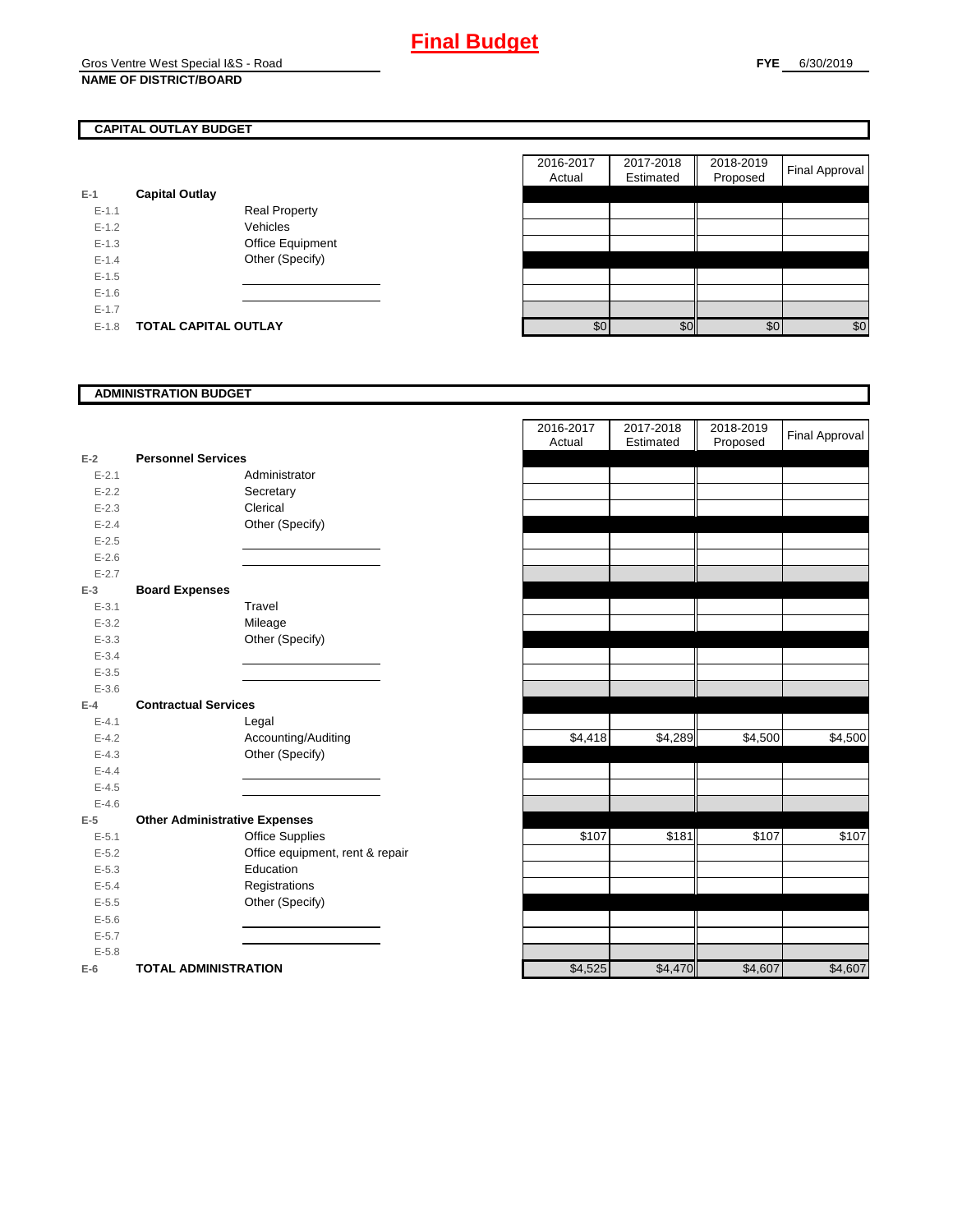## **OPERATIONS BUDGET**

| $E-7$     | <b>Personnel Services</b>              |                           |           |
|-----------|----------------------------------------|---------------------------|-----------|
| $E - 7.1$ |                                        | Wages--Operations         |           |
| $E - 7.2$ |                                        | <b>Service Contracts</b>  |           |
| $E - 7.3$ |                                        | Other (Specify)           |           |
| $E - 7.4$ |                                        |                           |           |
| $E - 7.5$ |                                        |                           |           |
| $E - 7.6$ |                                        |                           |           |
| $E-8$     | <b>Travel</b>                          |                           |           |
| $E - 8.1$ |                                        | Mileage                   |           |
| $E - 8.2$ |                                        | Other (Specify)           |           |
| $E - 8.3$ |                                        |                           |           |
| $E - 8.4$ |                                        |                           |           |
| $E - 8.5$ |                                        |                           |           |
| $E-9$     | <b>Operating supplies (List)</b>       |                           |           |
| $E - 9.1$ |                                        |                           |           |
| $E - 9.2$ |                                        |                           |           |
| $E - 9.3$ |                                        |                           |           |
| $E - 9.4$ |                                        |                           |           |
| $E-9.5$   |                                        |                           |           |
| $E-10$    | <b>Program Services (List)</b>         |                           |           |
| $E-10.1$  |                                        | Road Resurfacing          | \$128,069 |
|           |                                        |                           |           |
| $E-10.2$  |                                        | Snow Removal              | \$29,589  |
| $E-10.3$  |                                        | Road Repairs & Maintena   |           |
| $E-10.4$  |                                        | Striping & Asphalt Repair |           |
| $E-10.5$  |                                        |                           |           |
| $E-11$    | <b>Contractual Arrangements (List)</b> |                           |           |
| $E-11.1$  |                                        |                           |           |
| $E-11.2$  |                                        |                           |           |
| $E-11.3$  |                                        |                           |           |
| $E-11.4$  |                                        |                           |           |
| $E-11.5$  |                                        |                           |           |
| $E-12$    | <b>Other operations (Specify)</b>      |                           |           |
| $E-12.1$  |                                        |                           |           |
| $E-12.2$  |                                        |                           |           |
| $E-12.3$  |                                        |                           |           |
| $E-12.4$  |                                        |                           |           |
| $E-12.5$  |                                        |                           |           |

|                |                                        | 2016-2017<br>Actual | 2017-2018<br>Estimated | 2018-2019<br>Proposed | <b>Final Approval</b> |
|----------------|----------------------------------------|---------------------|------------------------|-----------------------|-----------------------|
| $\overline{7}$ | <b>Personnel Services</b>              |                     |                        |                       |                       |
| $E - 7.1$      | Wages--Operations                      |                     |                        |                       |                       |
| $E - 7.2$      | <b>Service Contracts</b>               |                     |                        |                       |                       |
| $E - 7.3$      | Other (Specify)                        |                     |                        |                       |                       |
| $E - 7.4$      |                                        |                     |                        |                       |                       |
| $E - 7.5$      |                                        |                     |                        |                       |                       |
| $E - 7.6$      |                                        |                     |                        |                       |                       |
| 8              | <b>Travel</b>                          |                     |                        |                       |                       |
| $E - 8.1$      | Mileage                                |                     |                        |                       |                       |
| $E-8.2$        | Other (Specify)                        |                     |                        |                       |                       |
| $E - 8.3$      |                                        |                     |                        |                       |                       |
| $E - 8.4$      |                                        |                     |                        |                       |                       |
| $E - 8.5$      |                                        |                     |                        |                       |                       |
| 9              | <b>Operating supplies (List)</b>       |                     |                        |                       |                       |
| $E-9.1$        |                                        |                     |                        |                       |                       |
| $E - 9.2$      |                                        |                     |                        |                       |                       |
| $E - 9.3$      |                                        |                     |                        |                       |                       |
| $E - 9.4$      |                                        |                     |                        |                       |                       |
| $E - 9.5$      |                                        |                     |                        |                       |                       |
| 10             | <b>Program Services (List)</b>         |                     |                        |                       |                       |
| $E-10.1$       | Road Resurfacing                       | \$128,069           |                        |                       |                       |
| $E-10.2$       | Snow Removal                           | \$29,589            | \$12,718               | \$25,000              | \$25,000              |
| $E-10.3$       | Road Repairs & Maintena                |                     | \$2,746                | \$2,500               | \$2,500               |
| $E-10.4$       | Striping & Asphalt Repair              |                     |                        | \$6,000               | \$6,000               |
| $E-10.5$       |                                        |                     |                        |                       |                       |
| 11             | <b>Contractual Arrangements (List)</b> |                     |                        |                       |                       |
| E-11.1         |                                        |                     |                        |                       |                       |
| $E-11.2$       |                                        |                     |                        |                       |                       |
| $E-11.3$       |                                        |                     |                        |                       |                       |
| $E-11.4$       |                                        |                     |                        |                       |                       |
| $E-11.5$       |                                        |                     |                        |                       |                       |
| 12             | <b>Other operations (Specify)</b>      |                     |                        |                       |                       |
| $E-12.1$       |                                        |                     |                        |                       |                       |
| $E-12.2$       |                                        |                     |                        |                       |                       |
| $E-12.3$       |                                        |                     |                        |                       |                       |
| $E-12.4$       |                                        |                     |                        |                       |                       |
| $E-12.5$       |                                        |                     |                        |                       |                       |
| 13.            | TOTAL OPERATIONS                       | \$157,658           | \$15,464               | \$33500               | \$33500               |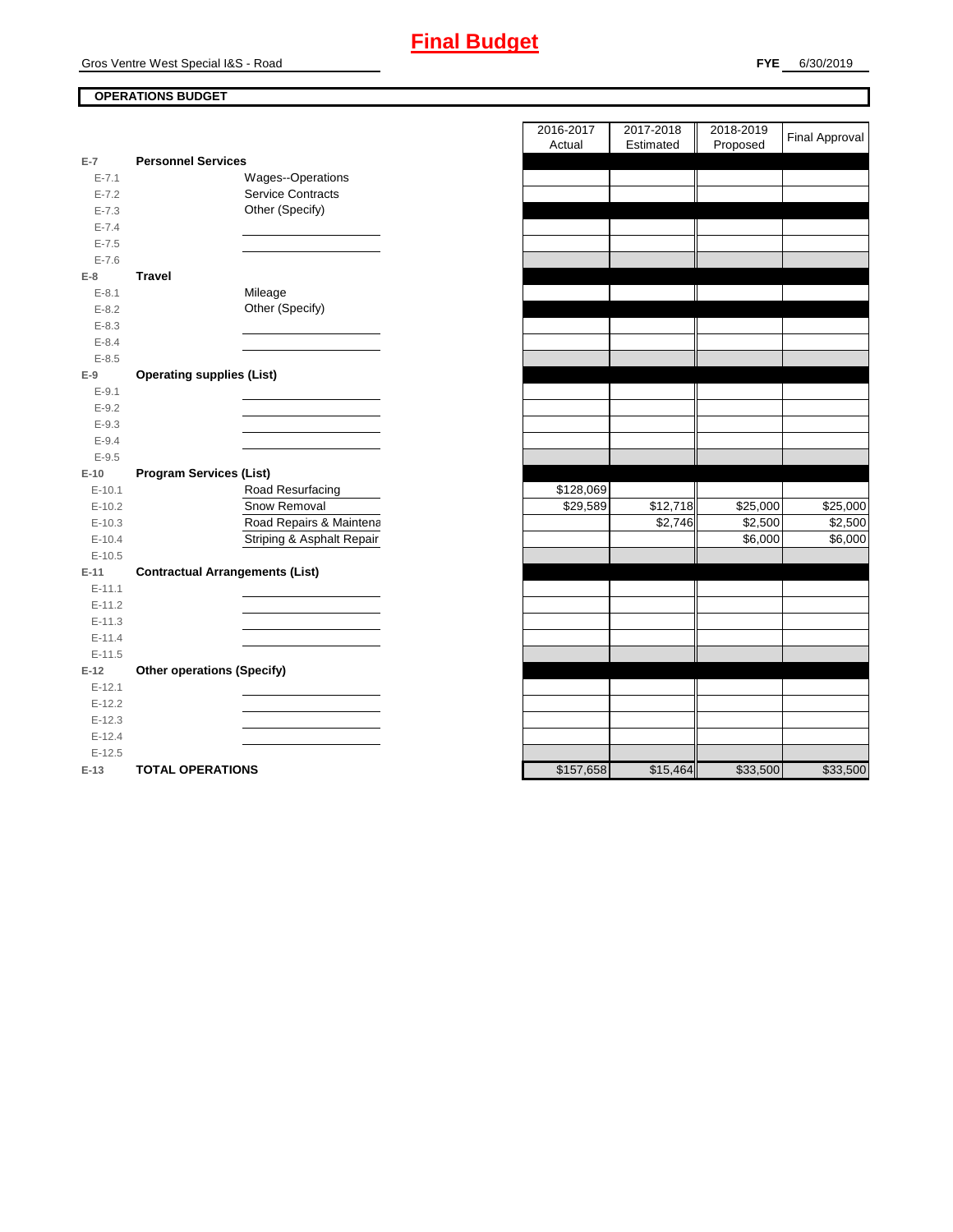Gros Ventre West Special I&S - Road

## **INDIRECT COSTS BUDGET**

| E-14       | Insurance                     |
|------------|-------------------------------|
| $F-141$    | Liability                     |
| $F-142$    | <b>Buildings and vehicles</b> |
| $E-14.3$   | Equipment                     |
| $E-14.4$   | Other (Specify)               |
| $F-14.5$   |                               |
| $F-146$    |                               |
| $F-147$    |                               |
| $E-15$     | Indirect payroll costs:       |
| $E - 15.1$ | FICA (Social Security) taxes  |
| $E-15.2$   | <b>Workers Compensation</b>   |
| $E-15.3$   | Unemployment Taxes            |
| $F-154$    | Retirement                    |
| $E-15.5$   | Health Insurance              |
| $F-156$    | Other (Specify)               |
| $E-15.7$   |                               |
| $E-15.8$   |                               |
| $E-15.9$   |                               |
| $E-16$     | <b>Depreciation Expenses</b>  |
| $E-17$     | <b>TOTAL INDIRECT COSTS</b>   |

|          |                              | 2016-2017<br>Actual | 2017-2018<br>Estimated | 2018-2019<br>Proposed | <b>Final Approval</b> |
|----------|------------------------------|---------------------|------------------------|-----------------------|-----------------------|
| $E-14$   | <b>Insurance</b>             |                     |                        |                       |                       |
| $E-14.1$ | Liability                    | \$700               | \$700                  | \$700                 | \$700                 |
| $E-14.2$ | Buildings and vehicles       |                     |                        |                       |                       |
| $E-14.3$ | Equipment                    |                     |                        |                       |                       |
| $E-14.4$ | Other (Specify)              |                     |                        |                       |                       |
| $E-14.5$ |                              |                     |                        |                       |                       |
| $E-14.6$ |                              |                     |                        |                       |                       |
| $E-14.7$ |                              |                     |                        |                       |                       |
| $E-15$   | Indirect payroll costs:      |                     |                        |                       |                       |
| $E-15.1$ | FICA (Social Security) taxes |                     |                        |                       |                       |
| $E-15.2$ | <b>Workers Compensation</b>  |                     |                        |                       |                       |
| $E-15.3$ | <b>Unemployment Taxes</b>    |                     |                        |                       |                       |
| $E-15.4$ | Retirement                   |                     |                        |                       |                       |
| $E-15.5$ | Health Insurance             |                     |                        |                       |                       |
| $E-15.6$ | Other (Specify)              |                     |                        |                       |                       |
| $E-15.7$ |                              |                     |                        |                       |                       |
| $E-15.8$ |                              |                     |                        |                       |                       |
| $E-15.9$ |                              |                     |                        |                       |                       |
| $E-16$   | <b>Depreciation Expenses</b> |                     |                        |                       |                       |
| E-17     | <b>TOTAL INDIRECT COSTS</b>  | \$700               | \$700                  | \$700                 | \$700                 |
|          |                              |                     |                        |                       |                       |

#### **DEBT SERVICE BUDGET**

|         |                           | 2016-2017 | 2017-2018 | 2018-2019 | <b>Final Approval</b> |
|---------|---------------------------|-----------|-----------|-----------|-----------------------|
|         |                           | Actual    | Estimated | Proposed  |                       |
| $D-1$   | <b>Debt Service</b>       |           |           |           |                       |
| $D-1.1$ | Principal                 |           |           |           |                       |
| $D-1.2$ | Interest                  |           |           |           |                       |
| $D-1.3$ | Fees                      |           |           |           |                       |
| $D-2$   | <b>TOTAL DEBT SERVICE</b> | \$0       | \$0       | \$0       | \$0                   |